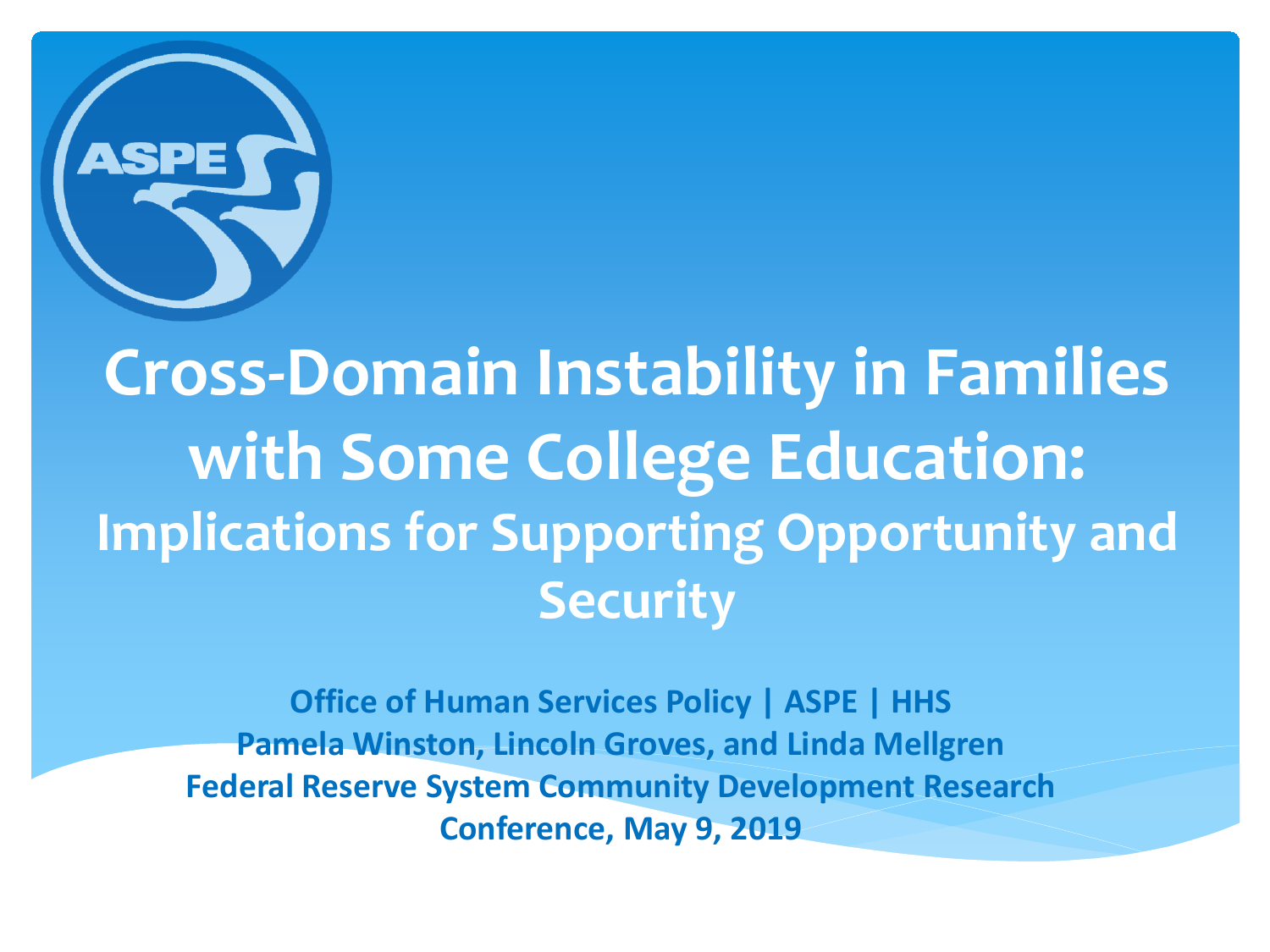

- High instability linked to negative effects on child and adult well-being, family opportunity and security
- Research tends to be siloed in individual areas of instability
- May understate its prevalence, mislead policymakers/ practitioners about extent of instability families face
- Study aimed to:
	- Document nature and extent of instability *across interconnected domains of family life* for households within single time period, both individually and *cumulatively*
	- Suggest considerations for research, policy, & practice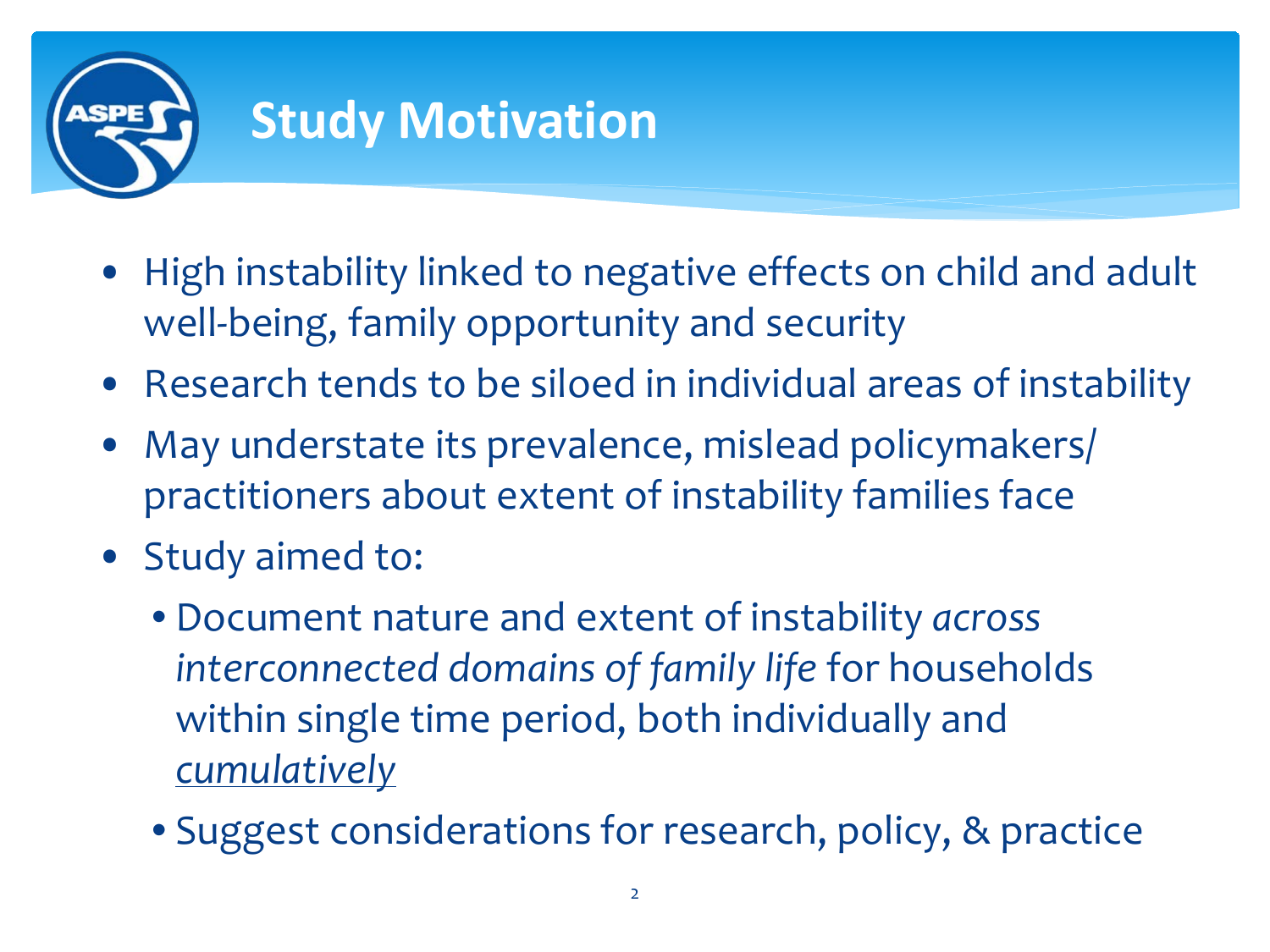

- 2008 Survey of Income and Program Participation (SIPP)
- 5 years of longitudinal data—2008 to 2013
- Monthly data collected every 4 months—32 to 64 observations for each child.
- Our analysis: 14,144 children and their households
- Households by education level
- Descriptive analysis, not causal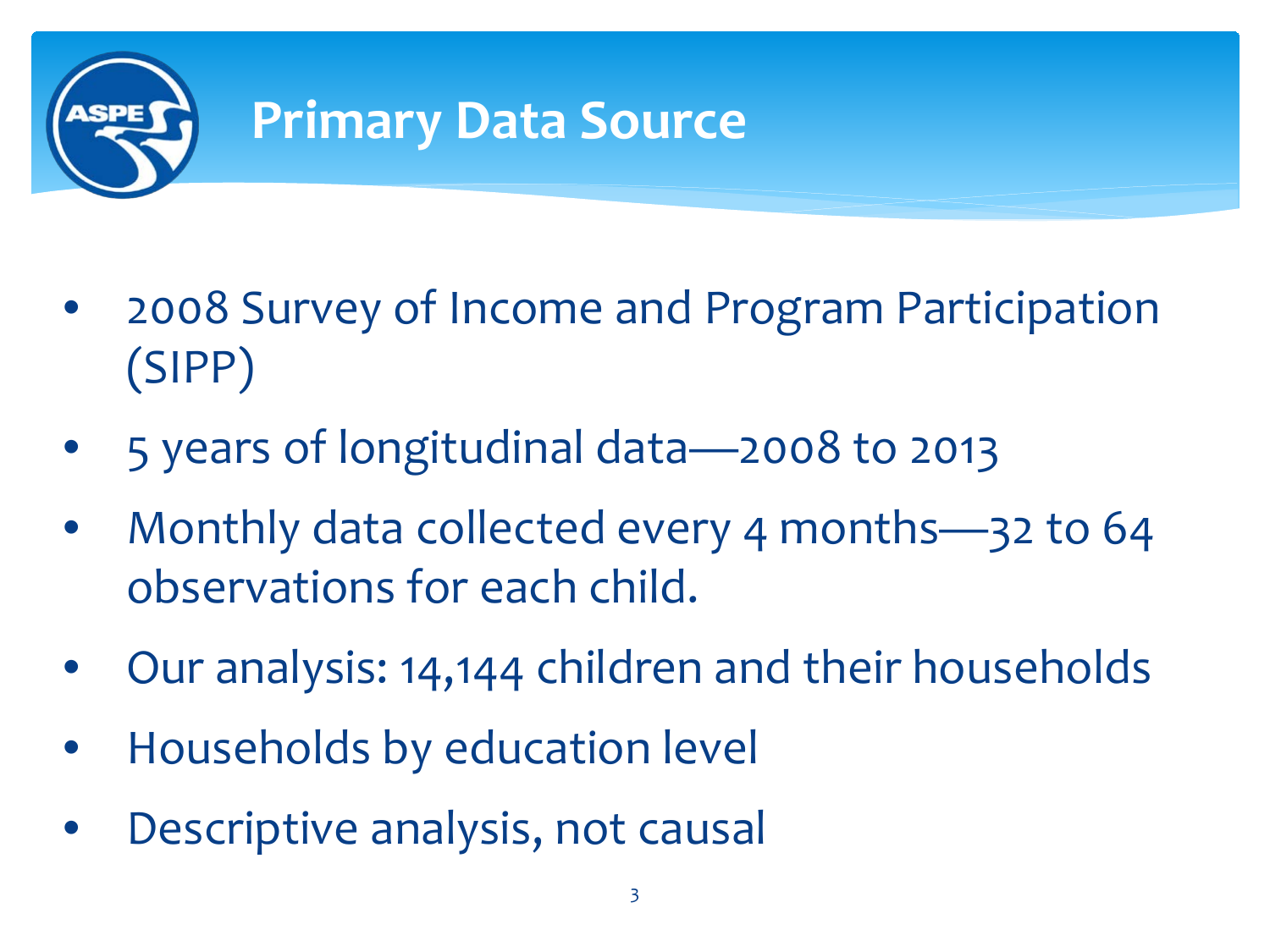

### **Instability Domains & Measures**

- 1. Loss of **full-time worker** (35 hrs to <)
- 2. Loss of **any worker** (any hrs to no hrs)
- 3. Loss of **household income** (earnings + transfers) > 25%
- 4. Loss of **household earnings** > 25%
- 5. Loss of **child's health-care coverage**
- **6. Move** by the child
- 7. Change in **household composition**
- 8. Change in **family composition**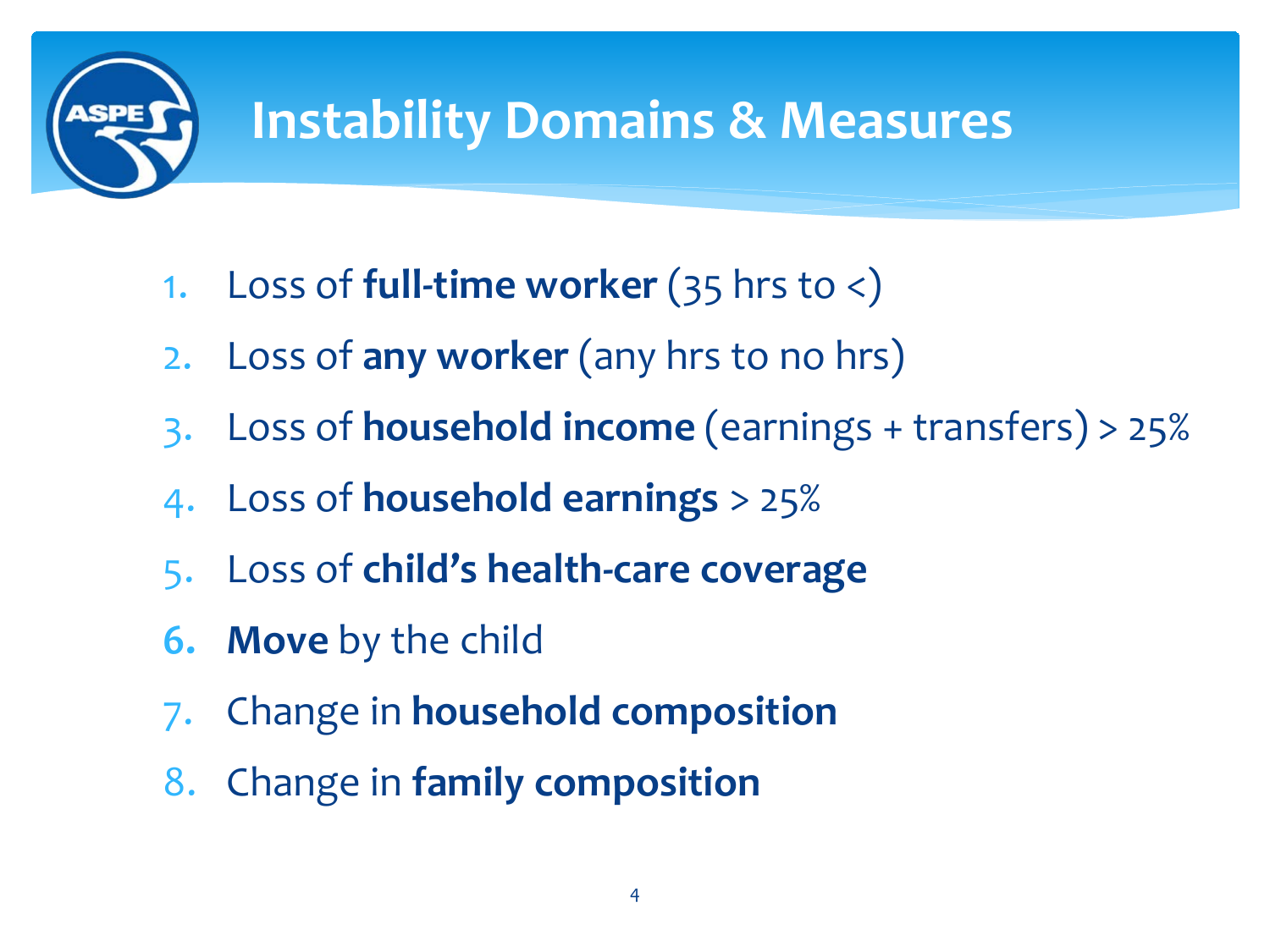

## **Children By Household Education**

| <b>Household Education Level*</b>                    | $\%$ |
|------------------------------------------------------|------|
| < High School                                        | 10   |
| <b>High School</b>                                   | 17   |
| Some College/No Degree                               | 13   |
| VTTB (Voc, Trade, Tech, or Business Certificate)     | 14   |
| AA (Associate's Degree)                              | 11   |
| College                                              | 21   |
| <b>College Plus</b>                                  | 15   |
| *Most-educated adult in household at baseline survey |      |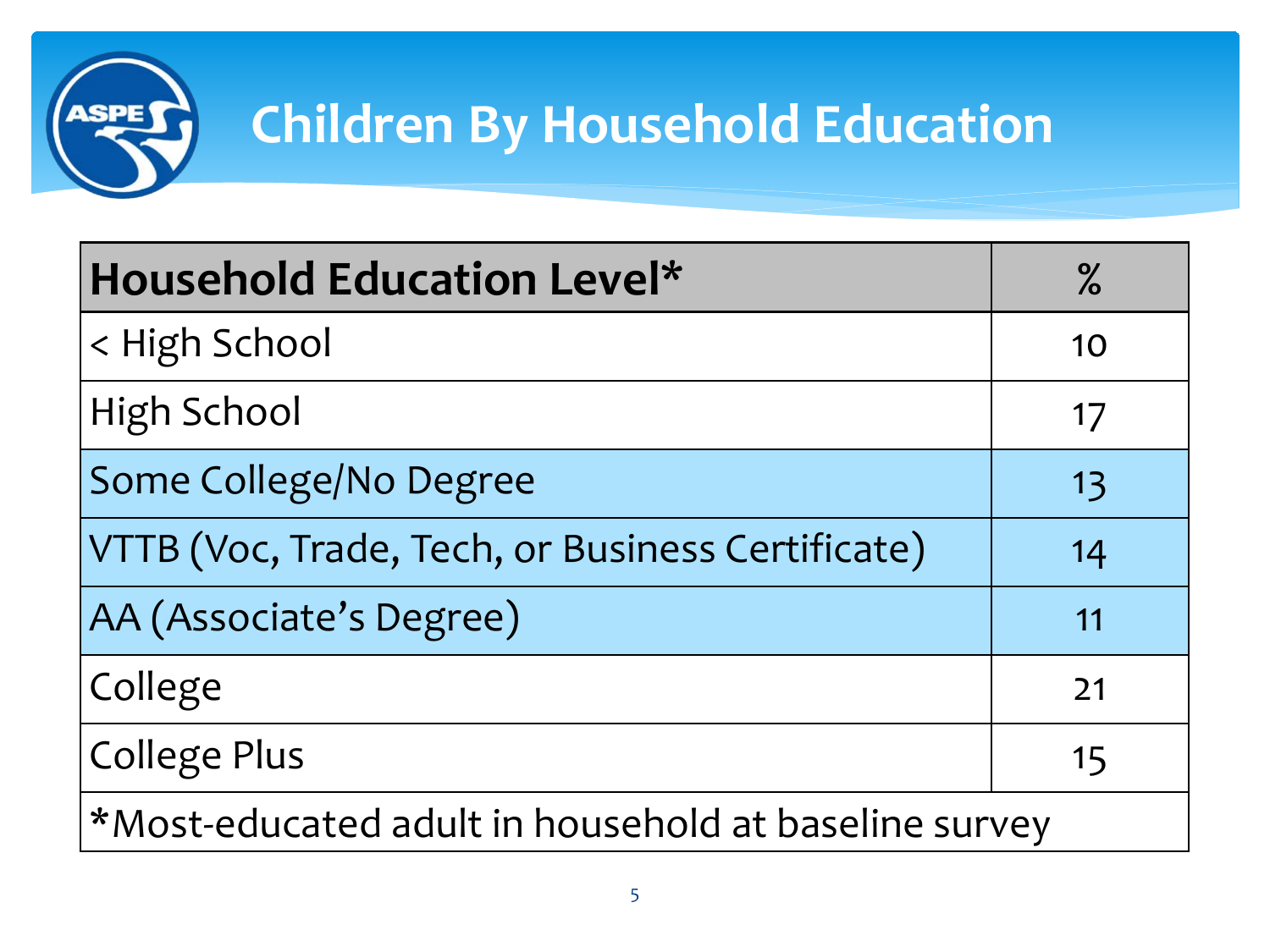

#### **Proportion of Children Who Experienced Instability By Domain and Household Education (2008-2013)**

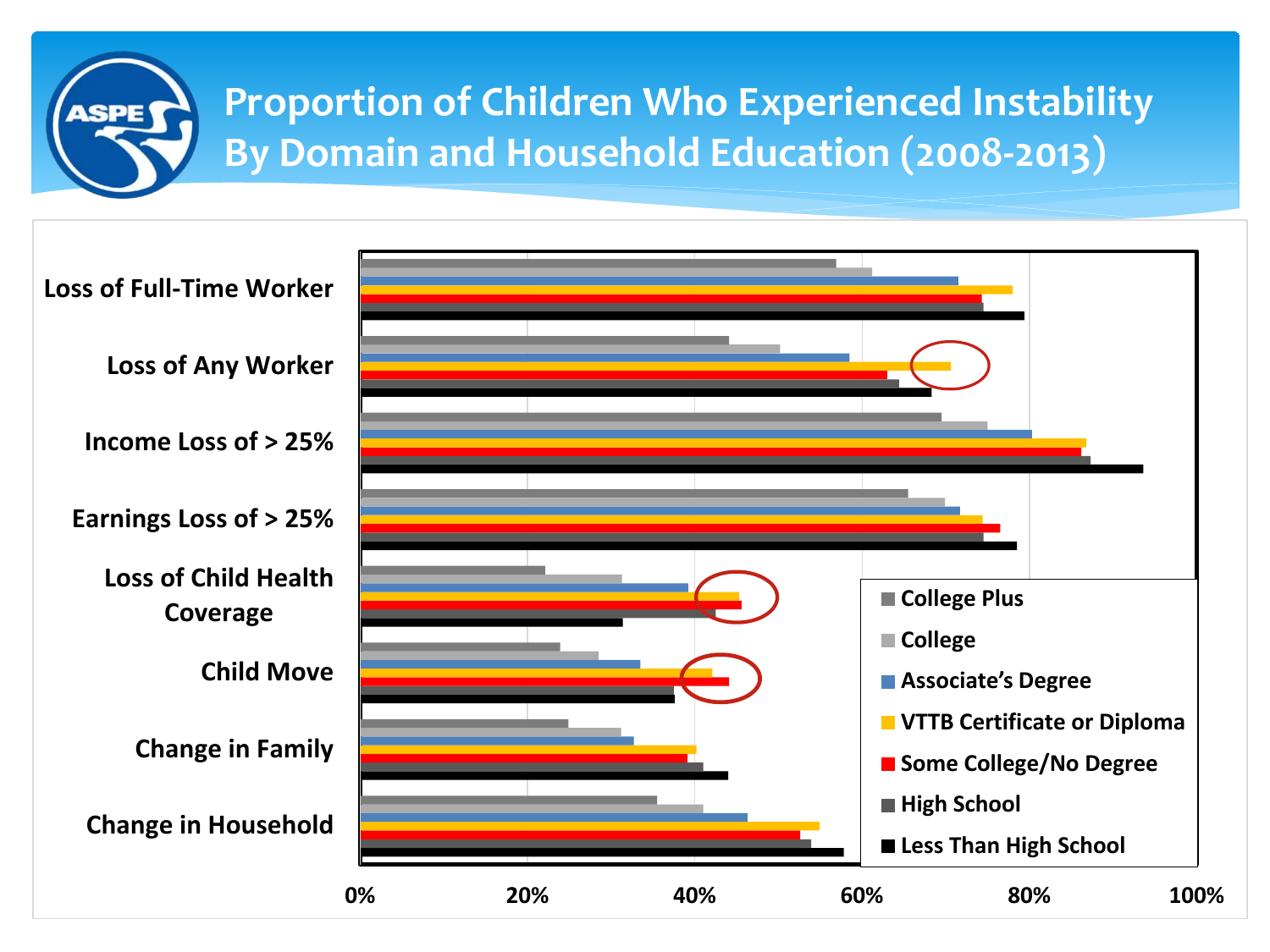

#### **Index of Cumulative Cross-Domain Instability**

- 1. ACEs-like framework:
	- Score of 0 or 1 for never/ever experiencing incident in each domain
	- Scores summed for each child, analyzed by householdeducation level **(Index 0 to 5)**
- 2. Based on 5 core domains:
	- Loss of full-time worker
	- Loss of household income (earnings + transfers) > 25%
	- Loss of child's health-care coverage
	- Move by the child
	- Change in household composition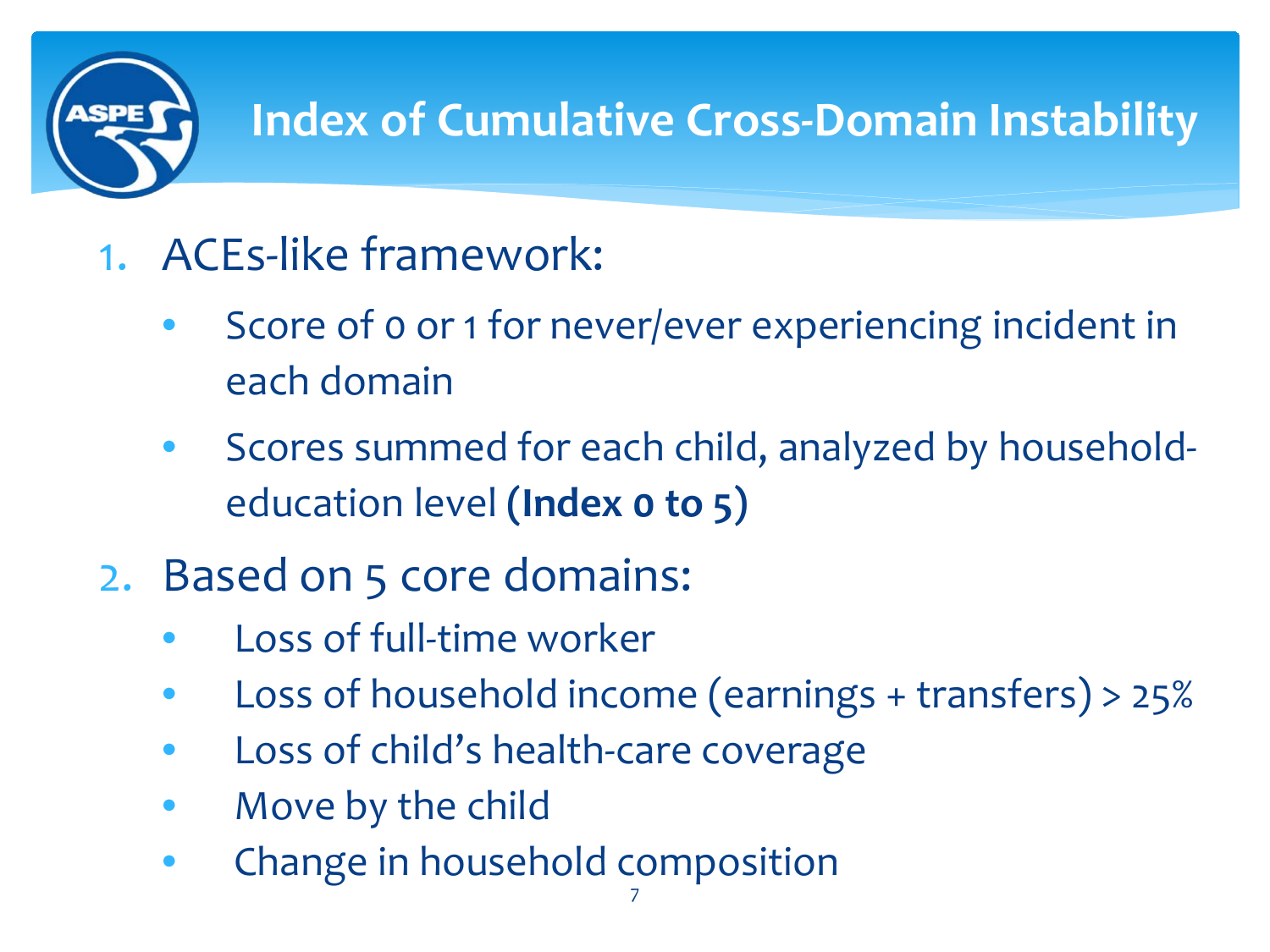# **ASPE**

#### **Cumulative Instability Index: Number of Domains Children Experienced, by Education**

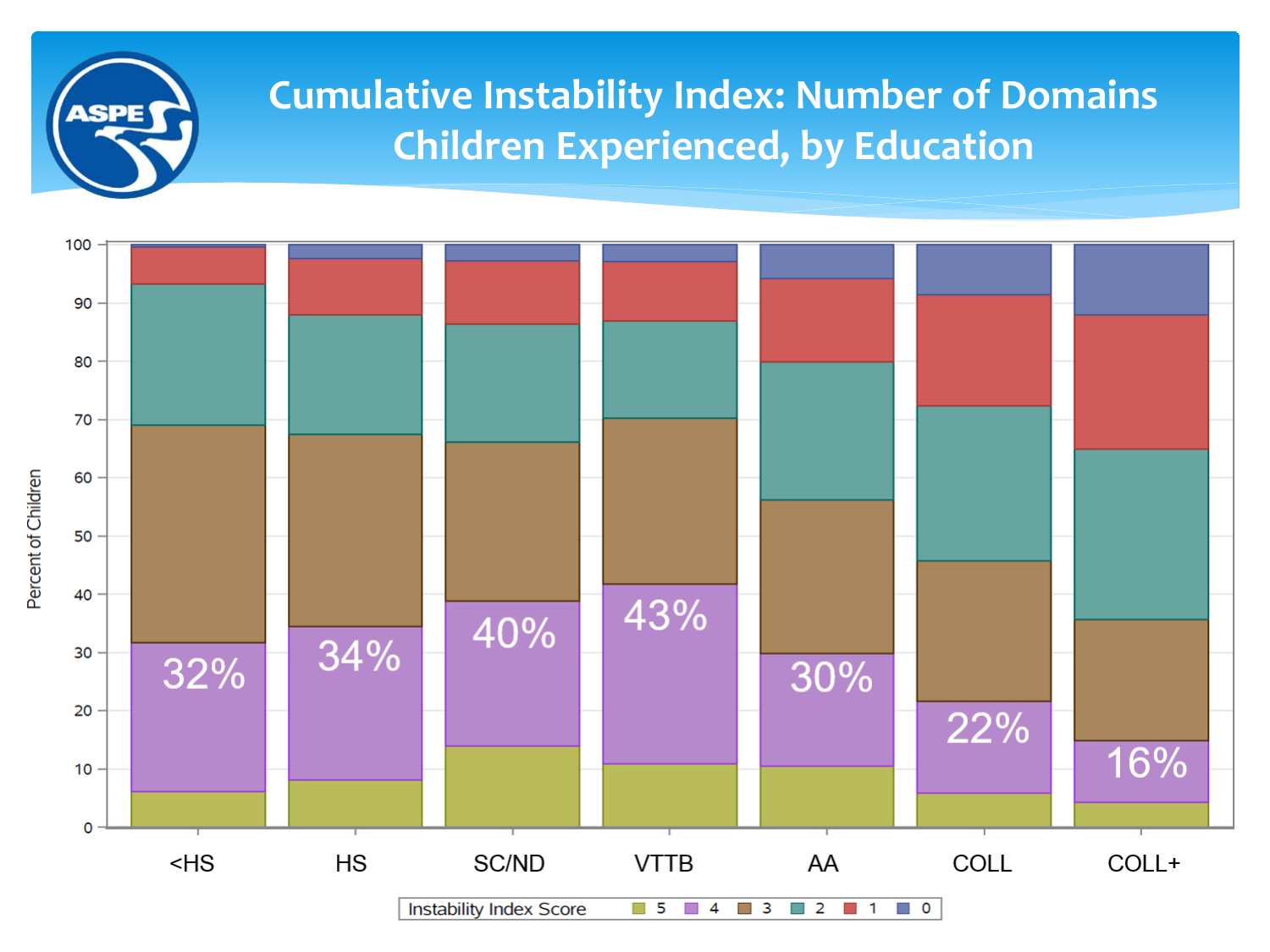

- Children in VTTB and Some College/No Degree households more similar in instability to kids in less-educated households than to College/College Plus:
	- **Most unstable in several key domains**
	- **Showed the highest cumulative instability across domains**
- AA households routinely more stable
- Limitations of descriptive research; need for deeper analysis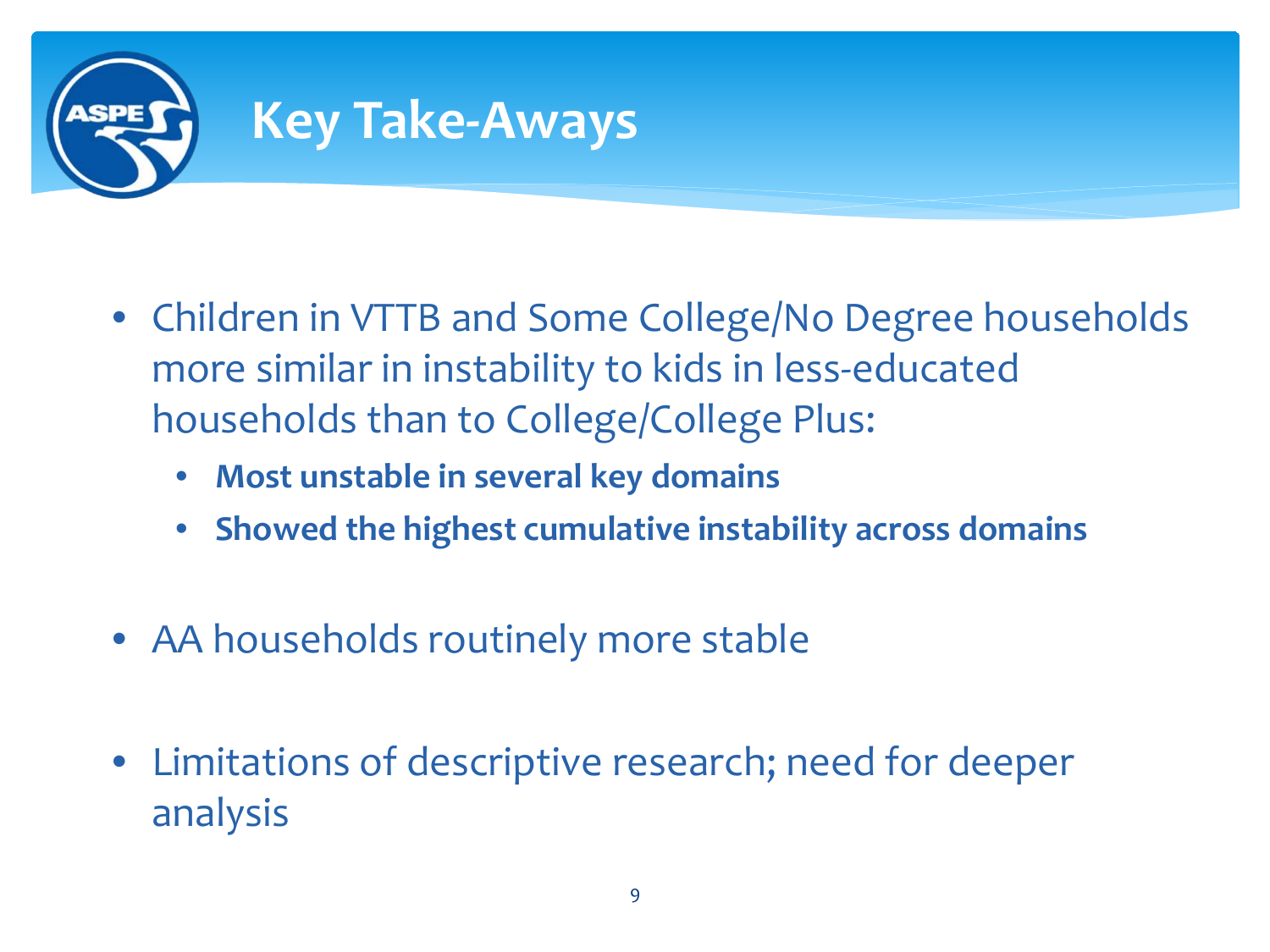

- With that caveat, potential factors include:
	- **Role of Great Recession**
	- **Program eligibility requirements, "cliffs," churning**
	- **Quality of post-secondary credentials**
	- **Debt**
	- **Challenges balancing family, education, and work**
	- **Other?**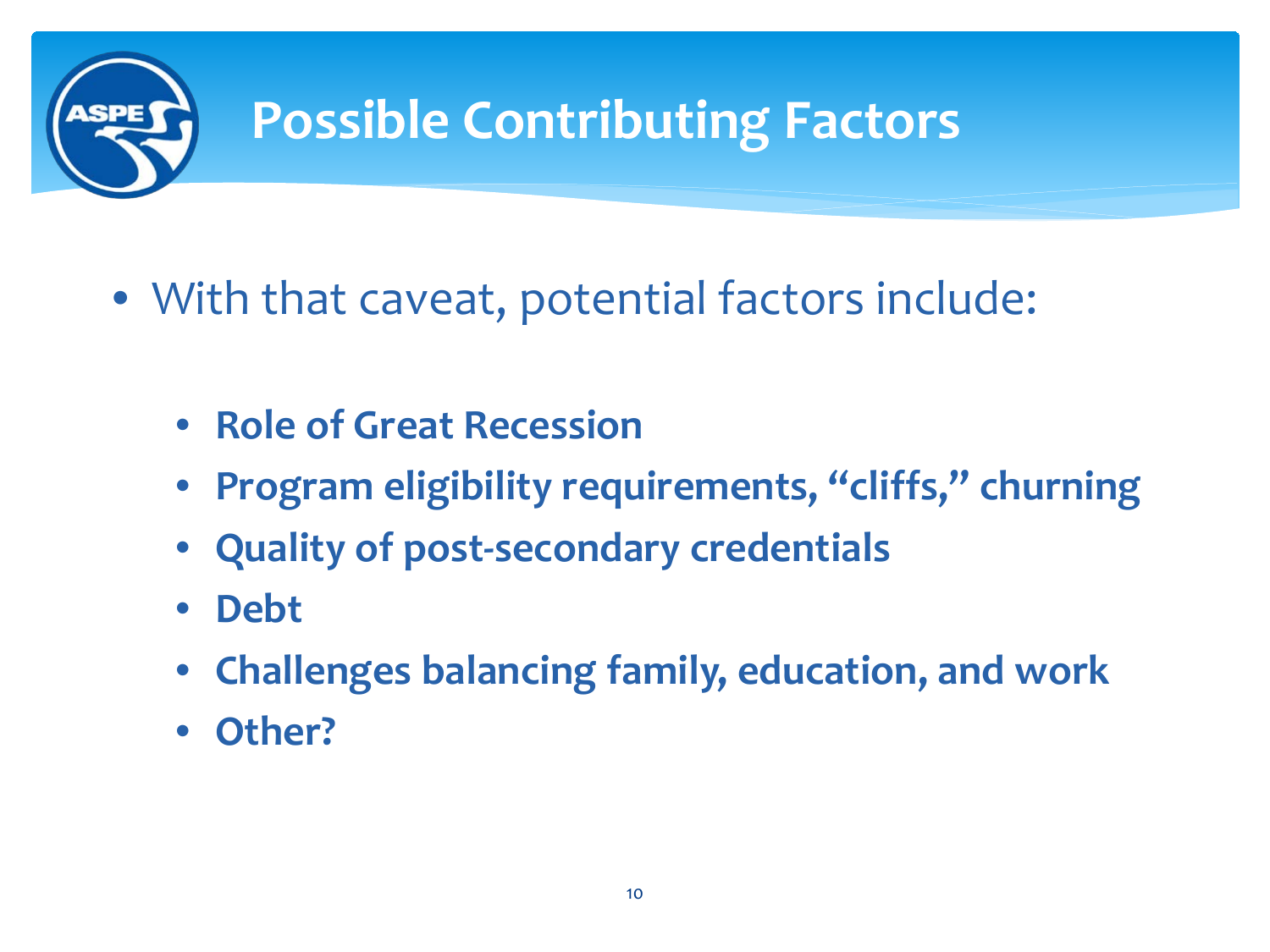

- More research to understand reasons for instability, inform policy and practice
	- **Further work with SIPP—more variables, more panels**
	- **Other data**
- Understand better the differential patterns by education, potential links to economic mobility
- Explore causal paths, mapping of instability triggers and cascades, links to wellbeing outcomes